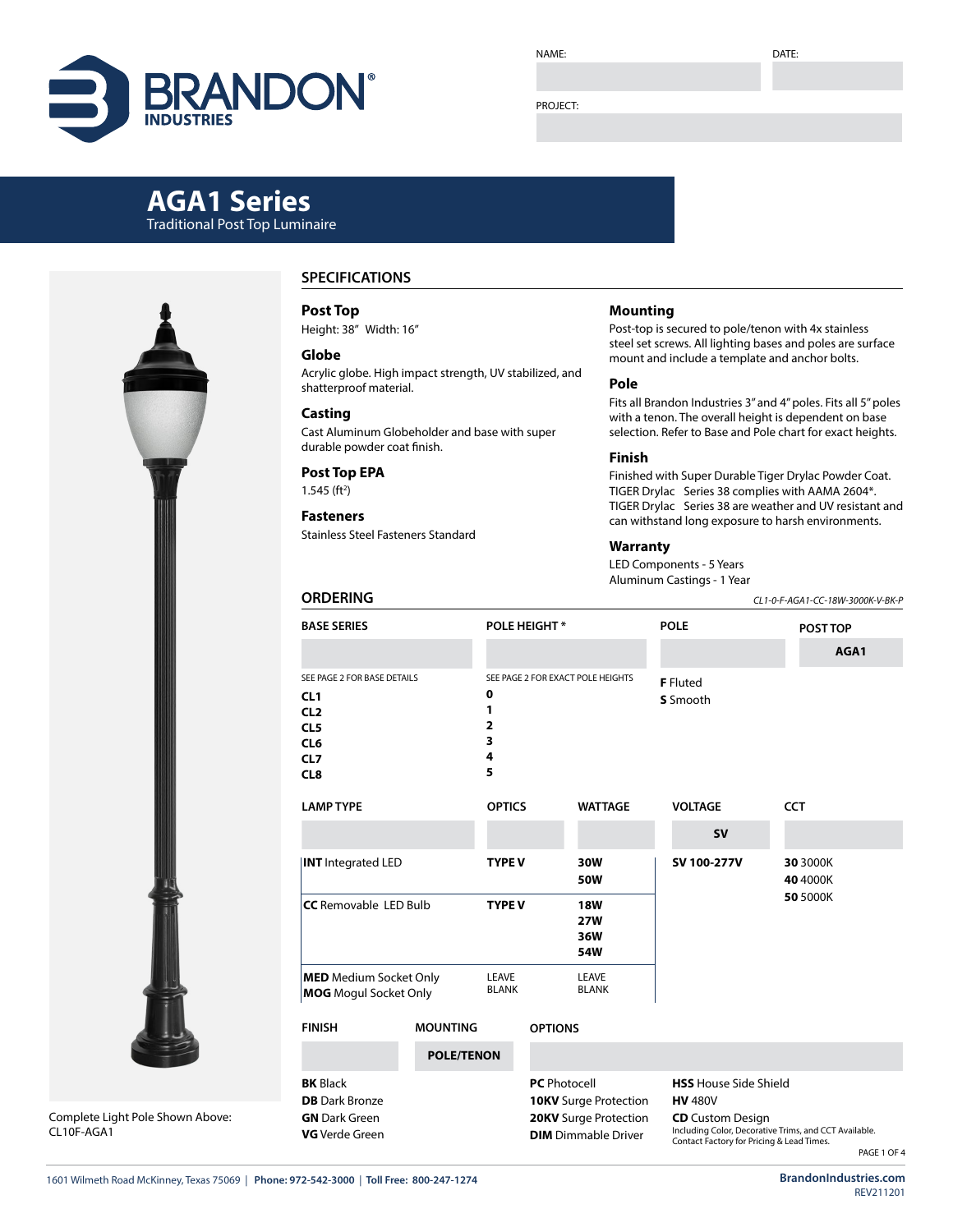

# **ENERGY CHART POLE OPTIONS FLUTED SMOOTH LAMP TYPE WATTAGE LUMEN LM/W INT 30W 3,300 110lm/w INT 50W 5,500 110lm/w CC 18W 2,520 140lm/w CC 27W 3,800 140lm/w CC 36W 5,000 140lm/w CC 54W 7,600 140lm/w**

## **OVERALL COMPLETE UNIT HEIGHT**

| <b>BASE</b>                              |                | CL1                | CL <sub>2</sub> | CL <sub>5</sub> | CL <sub>6</sub>    | CL <sub>7</sub> | CL <sub>8</sub> |
|------------------------------------------|----------------|--------------------|-----------------|-----------------|--------------------|-----------------|-----------------|
| <b>POLE DIAMETER</b>                     |                | $3^{\prime\prime}$ | 4 <sup>''</sup> | 4 <sup>''</sup> | $4^{\prime\prime}$ | 5"              | 4 <sup>''</sup> |
| <b>BASE &amp; POLE</b><br><b>HEIGHTS</b> | $\bf{0}$       | 9'4                | 10'4''          | 9'8''           | 9'10''             | 9'9''           | 9'4''           |
|                                          |                | 10'4''             | 11'4''          | 10'8''          | 10'10"             | 10'9''          | 10'4''          |
|                                          | $\overline{2}$ | 11'4''             | 12'4''          | 11'8''          | 11'10''            | 11'9''          | 11'4''          |
|                                          | 3              | 12'4''             | 13'4''          | 12'8''          | 12'10''            | 12'9''          | 12'4''          |
|                                          | 4              | 13'4''             | 14'4''          | 13'8''          | 13'10"             | 13'9''          | 13'4''          |
|                                          | 5              | 14'4''             | 15'4''          | 14'8''          | 14'10"             | 14'9"           | 14'4''          |

## **BASE OPTIONS**



Qty. (3) – 1/2" Anchor Bolts Access Door – 5.5" tall x 4" wide



Qty. (4) – 3/4" Anchor Bolts Access Door – 9.5" tall x 11" wide



**CL1 CL2 CL5** Qty. (4) – 3/4" Anchor Bolts Access Door – 5" tall x 6" wide



**CL6 CL7 CL8** Qty. (4) – 3/4" Anchor Bolts Access Door – 9.5" tall x 9" wide



Qty. (3) – 3/4" Anchor Bolts Access Door – 9" tall x 9" wide



Qty. (3) – 3/4" Anchor Bolts Access Door – 7" tall x 7" wide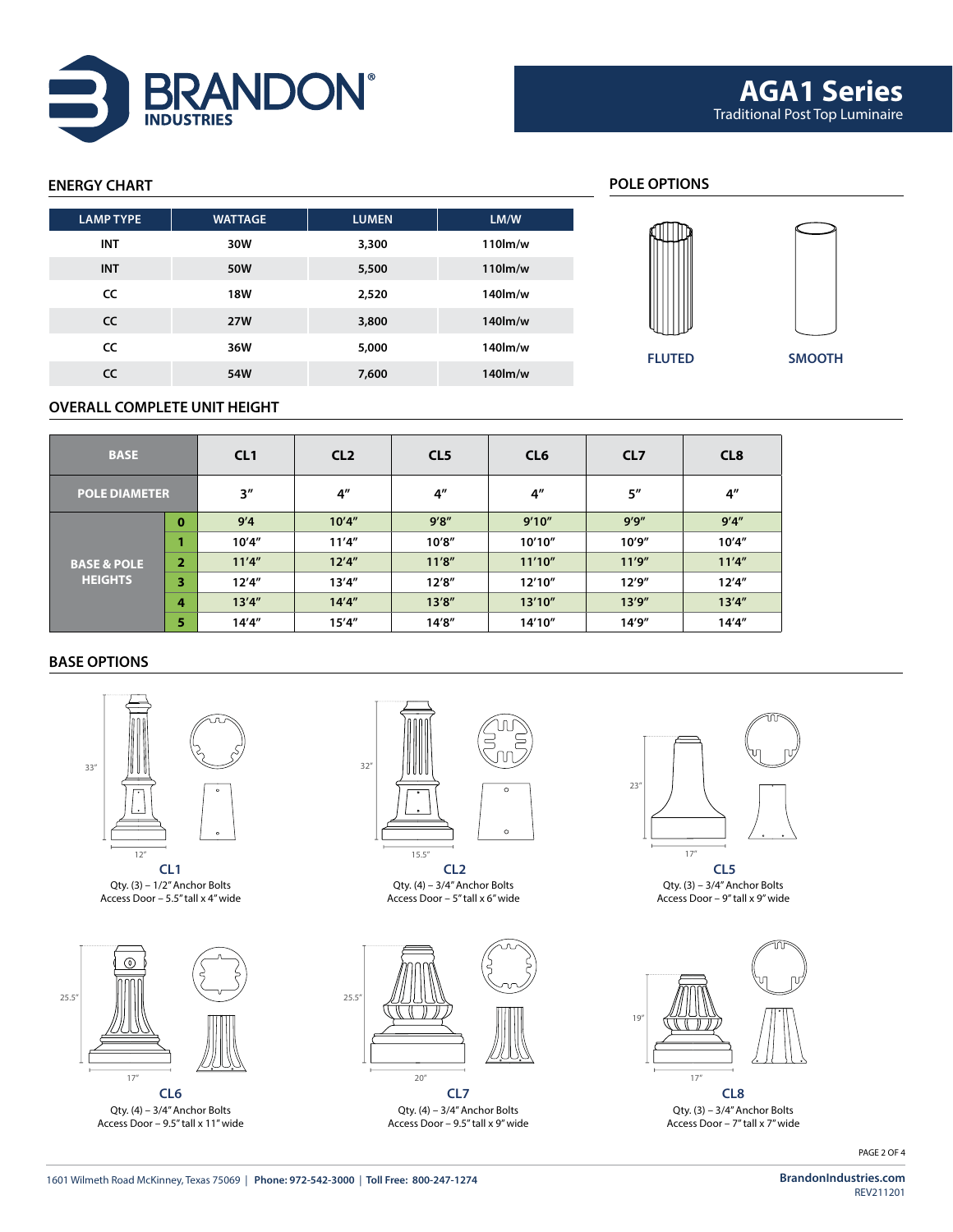

#### **EPA DATA - POLE AND BASE**

Maximum Allowable Effective Projected Area (EPA) for wind speed with 3-second gust.

| <b>PRODUCT</b>         |         | <b>BASE</b> |                 | <b>ANCHOR</b>           |       | <b>POLE</b>        |       |        | MAX EPA - POST TOP FIXTURE (FT <sup>2</sup> )<br><b>WIND SPEED - MPH</b> |       |       |       |      |      |      |      |      |
|------------------------|---------|-------------|-----------------|-------------------------|-------|--------------------|-------|--------|--------------------------------------------------------------------------|-------|-------|-------|------|------|------|------|------|
|                        | н       | Hgt         | Dia             | Qty                     | Dia   | OD                 | Wall  | Length | 105                                                                      | 110   | 120   | 130   | 140  | 150  | 160  | 170  | 180  |
| <b>CL1 FLUTED POLE</b> |         |             |                 |                         |       |                    |       |        |                                                                          |       |       |       |      |      |      |      |      |
| CL <sub>10F</sub>      | 9'4''   | 33''        | 12"             | $\overline{3}$          | 1/2"  | 3''                | 0.125 | 7'0''  | 4.32                                                                     | 3.87  | 3.13  | 2.56  | 2.10 | 1.74 | 1.44 | 1.19 | 0.98 |
| CL11F                  | 10'4''  | 33''        | 12"             | 3                       | 1/2"  | 3 <sup>n</sup>     | 0.125 | 8'0''  | 3.63                                                                     | 3.23  | 2.57  | 2.06  | 1.66 | 1.33 | 1.06 | 0.84 | 0.66 |
| CL12F                  | 11'4''  | 33''        | 12''            | $\overline{\mathbf{3}}$ | 1/2'' | 3''                | 0.125 | 9'0''  | 3.05                                                                     | 2.69  | 2.10  | 1.64  | 1.27 | 0.98 | 0.74 | 0.54 | 0.37 |
| CL13F                  | 12'4''  | 33''        | 12''            | 3                       | 1/2"  | 3''                | 0.125 | 10'0'  | 2.55                                                                     | 2.22  | 1.68  | 1.27  | 0.93 | 0.66 | 0.44 | 0.26 | 0.11 |
| CL14F                  | 13'4''  | 33''        | 12''            | $\overline{\mathbf{3}}$ | 1/2"  | 3''                | 0.125 | 11'0'' | 2.11                                                                     | 1.81  | 1.31  | 0.93  | 0.62 | 0.38 | 0.18 | 0.01 |      |
| CL15F                  | 14'4''  | 33''        | 12"             | $\overline{\mathbf{3}}$ | 1/2"  | 3''                | 0.125 | 12'0'' |                                                                          |       |       |       |      |      |      |      |      |
| <b>CL2 FLUTED POLE</b> |         |             |                 |                         |       |                    |       |        |                                                                          |       |       |       |      |      |      |      |      |
| CL <sub>20F</sub>      | 10'4''  | 32"         | 12"             | 4                       | 1/2'' | 4 <sup>n</sup>     | 0.125 | 8'0''  | 7.73                                                                     | 6.93  | 5.64  | 4.63  | 3.83 | 3.18 | 2.65 | 2.22 | 1.85 |
| CL <sub>21</sub> F     | 11'4''  | 32"         | 12"             | $\overline{4}$          | 1/2'' | $4^{\prime\prime}$ | 0.125 | 9'0''  | 6.68                                                                     | 5.96  | 4.79  | 3.88  | 3.16 | 2.57 | 2.10 | 1.70 | 1.37 |
| CL <sub>22</sub> F     | 12'4''  | 32''        | 12''            | $\overline{a}$          | 1/2"  | $4^{\prime\prime}$ | 0.125 | 10'0'' | 5.78                                                                     | 5.13  | 4.06  | 3.23  | 2.57 | 2.04 | 1.61 | 1.25 | 0.95 |
| CL <sub>23</sub> F     | 13'4''  | 32"         | 12"             | $\overline{4}$          | 1/2"  | $4''$              | 0.125 | 11'0'' | 5.00                                                                     | 4.40  | 3.42  | 2.66  | 2.05 | 1.57 | 1.17 | 0.84 | 0.56 |
| CL <sub>24</sub> F     | 14'4''  | 32"         | 12"             | 4                       | 1/2"  | 4 <sup>n</sup>     | 0.125 | 12'0'' | 4.31                                                                     | 3.75  | 2.85  | 2.14  | 1.59 | 1.13 | 0.77 | 0.46 | 0.20 |
| CL <sub>25F</sub>      | 15'4''  | 32"         | 12"             | $\overline{4}$          | 1/2"  | 4 <sup>n</sup>     | 0.125 | 13'0'' | 3.69                                                                     | 3.17  | 2.33  | 1.68  | 1.16 | 0.74 | 0.39 | 0.11 |      |
| <b>CL5 FLUTED POLE</b> |         |             |                 |                         |       |                    |       |        |                                                                          |       |       |       |      |      |      |      |      |
| CL50F                  | 9'8''   | 23''        | 17''            | $\overline{\mathbf{3}}$ | 3/4'' | $4^{\prime\prime}$ | 0.125 | 8'0''  | 7.63                                                                     | 6.89  | 5.60  | 4.60  | 3.80 | 3.16 | 2.63 | 2.19 | 1.83 |
| CL51F                  | 10'8''  | 23''        | 17''            | $\overline{\mathbf{3}}$ | 3/4'' | 4 <sup>n</sup>     | 0.125 | 9'0''  | 6.57                                                                     | 5.92  | 4.76  | 3.85  | 3.13 | 2.55 | 2.08 | 1.68 | 1.35 |
| CL52F                  | 11'8''  | 23''        | 17''            | $\overline{\mathbf{3}}$ | 3/4'' | $4''$              | 0.125 | 10'0'' | 5.67                                                                     | 5.10  | 4.03  | 3.21  | 2.55 | 2.02 | 1.59 | 1.23 | 0.93 |
| CL53F                  | 12'8''  | 23''        | 17''            | $\overline{\mathbf{3}}$ | 3/4'' | 4 <sup>n</sup>     | 0.125 | 11'0'' | 4.89                                                                     | 4.37  | 3.40  | 2.64  | 2.03 | 1.55 | 1.15 | 0.82 | 0.54 |
| CL54F                  | 13'8''  | 23''        | 17''            | 3                       | 3/4'' | $4^{\prime\prime}$ | 0.125 | 12'0'' | 4.20                                                                     | 3.73  | 2.83  | 2.12  | 1.57 | 1.12 | 0.75 | 0.44 | 0.19 |
| CL55F                  | 14'8''  | 23''        | 17''            | 3                       | 3/4'' | 4 <sup>n</sup>     | 0.125 | 13'0'' | 3.59                                                                     | 3.15  | 2.31  | 1.66  | 1.14 | 0.72 | 0.38 | 0.09 |      |
| <b>CL6 FLUTED POLE</b> |         |             |                 |                         |       |                    |       |        |                                                                          |       |       |       |      |      |      |      |      |
| CL60F                  | 9'10''  | 25.5''      | 17''            | $\overline{4}$          | 3/4'' | $4''$              | 0.125 | 8'0''  | 7.68                                                                     | 6.89  | 5.60  | 4.60  | 3.80 | 3.16 | 2.63 | 2.19 | 1.83 |
| CL61F                  | 10'10'' | 25.5''      | 17''            | 4                       | 3/4'' | 4 <sup>n</sup>     | 0.125 | 9'0''  | 6.64                                                                     | 5.92  | 4.76  | 3.85  | 3.13 | 2.55 | 2.08 | 1.68 | 1.35 |
| CL62F                  | 11'10"  | 25.5''      | 17''            | 4                       | 3/4'' | $4^{\prime\prime}$ | 0.125 | 10'0'' | 5.74                                                                     | 5.10  | 4.03  | 3.21  | 2.55 | 2.02 | 1.59 | 1.23 | 0.93 |
| CL63F                  | 12'10"  | 25.5''      | 17''            | $\overline{4}$          | 3/4'' | 4 <sup>n</sup>     | 0.125 | 11'0'' | 4.97                                                                     | 4.37  | 3.40  | 2.64  | 2.03 | 1.55 | 1.15 | 0.82 | 0.54 |
| CL64F                  | 13'10"  | 25.5''      | 17''            | 4                       | 3/4'' | $4''$              | 0.125 | 12'0'' | 4.28                                                                     | 3.73  | 2.83  | 2.12  | 1.57 | 1.12 | 0.75 | 0.44 | 0.19 |
| CL65F                  | 14'10'' | 25.5''      | 17''            | $\overline{4}$          | 3/4'' | 4 <sup>n</sup>     | 0.125 | 13'0'' | 3.66                                                                     | 3.15  | 2.31  | 1.66  | 1.14 | 0.72 | 0.38 | 0.09 |      |
| <b>CL7 FLUTED POLE</b> |         |             |                 |                         |       |                    |       |        |                                                                          |       |       |       |      |      |      |      |      |
| CL70F                  | 9'10''  | 24''        | 20''            | 4                       | 3/4'' | 5''                | 0.188 | 8'0''  | 17.19                                                                    | 15.53 | 12.81 | 10.69 | 9.01 | 7.65 | 6.54 | 5.62 | 4.85 |
| CL71F                  | 10'10"  | 24''        | 20 <sup>n</sup> | $\overline{4}$          | 3/4'' | 5''                | 1.188 | 9'0''  | 15.17                                                                    | 13.66 | 11.20 | 9.29  | 7.77 | 6.54 | 5.54 | 4.71 | 4.01 |
| CL72F                  | 11'10"  | 24''        | 20''            | $\overline{4}$          | 3/4'' | 5''                | 2.188 | 10'0'' | 13.46                                                                    | 12.09 | 9.84  | 8.09  | 6.71 | 5.59 | 4.67 | 3.91 | 3.28 |
| CL73F                  | 12'10"  | 24''        | 20''            | $\overline{4}$          | 3/4'' | 5''                | 3.188 | 11'0'' | 11.99                                                                    | 10.73 | 8.66  | 7.05  | 5.78 | 4.75 | 3.91 | 3.21 | 2.63 |
| CL74F                  | 13'10'' | 24''        | 20''            | 4                       | 3/4'' | 5''                | 4.188 | 12'0'' | 10.70                                                                    | 9.53  | 7.62  | 6.14  | 4.96 | 4.00 | 3.22 | 2.58 | 2.04 |
| CL75F                  | 14'10'' | 24''        | 20''            | 4                       | 3/4'' | 5''                | 5.188 | 13'0'' | 9.56                                                                     | 8.47  | 6.70  | 5.31  | 4.21 | 3.33 | 2.60 | 2.00 | 130. |
| <b>CL8 FLUTED POLE</b> |         |             |                 |                         |       |                    |       |        |                                                                          |       |       |       |      |      |      |      |      |
| CL80F                  | 9'4''   | 19''        | 17''            | $\overline{\mathbf{3}}$ | 3/4'' | 4 <sup>n</sup>     | 0.125 | 8'0''  | 7.63                                                                     | 6.85  | 5.56  | 4.56  | 3.77 | 3.13 | 2.60 | 2.17 | 1.81 |
| CL81F                  | 10'4''  | 19''        | 17''            | $\overline{\mathbf{3}}$ | 3/4'' | $4''$              | 0.125 | 9'0''  | 6.60                                                                     | 5.89  | 4.73  | 3.82  | 3.11 | 2.53 | 2.05 | 1.66 | 1.33 |
| CL82F                  | 11'4''  | 19''        | 17''            | $\overline{3}$          | 3/4'' | 4 <sup>n</sup>     | 0.125 | 10'0'' | 5.71                                                                     | 5.06  | 4.01  | 3.18  | 2.53 | 2.00 | 1.57 | 1.21 | 0.91 |
| CL83F                  | 12'4''  | 19''        | 17''            | $\overline{\mathbf{3}}$ | 3/4'' | 4 <sup>n</sup>     | 0.125 | 11'0'' | 4.94                                                                     | 4.34  | 3.37  | 2.61  | 2.01 | 1.53 | 1.13 | 0.80 | 0.53 |
| CL84F                  | 13'4''  | 19''        | 17''            | $\overline{\mathbf{3}}$ | 3/4'' | $4^{\prime\prime}$ | 0.125 | 12'0'' | 4.25                                                                     | 3.70  | 2.80  | 2.10  | 1.55 | 1.10 | 0.73 | 0.43 | 0.17 |
| CL85F                  | 14'4''  | 19''        | 17''            | $\overline{\mathbf{3}}$ | 3/4'' | 4 <sup>n</sup>     | 0.125 | 13'0'' | 3.64                                                                     | 3.13  | 2.29  | 1.64  | 1.12 | 0.70 | 0.36 | 0.08 |      |
| <b>NOTES</b>           |         |             |                 |                         |       |                    |       |        |                                                                          |       |       |       |      |      |      |      |      |

1. The pole material is aluminum extrusion per ASTM B221 alloy 6005 Temper T5 (35 ksi yield strength min, 15 ksi at welds per Table A.3.5 of the Aluminum Design Manual, 2010).

2. The pole is welded onto a cast aluminum base. Construction of the pole is continuous, with the exception of AB4, which requires a hand hole.

3. The maximum allowable EPA for signage is derived from: • The maximum allowable bending stress at the welded jointbetween the pole and the base,

• The maximum deflection at the top end of the pole being ≤ 5% of the exposed pole length with a 100-lb force applied at the top of pole, and

• The projected area of pole and sign combined.<br>A The geometric center of the light fixture area is along the centerline of the light pole (i.e. symmetric wind loading)<br>and centered at height, H plus half of the fixture h

5. The fixture is defined as the structure mounted to the top of the light pole. 6. The fixture height is assumed to be 38 in.

7. Pole bases and anchorage are to be engineered by others. 8. Reference ASCE 7-10 for wind forces. Exposure C category. Consult ASCE 7-10 for basic wind speeds in the

desired site locations. 9. The lights are not located near ridges, escarpments, or axisymmetric hills. Consult with an engineer for these

applications. 10. Local codes and standards applied by others.

11. View the wind zone map of the US here: [BrandonIndustries.com/EPA-Wind/](http://BrandonIndustries.com/EPA-Wind/)

PAGE 3 OF 4